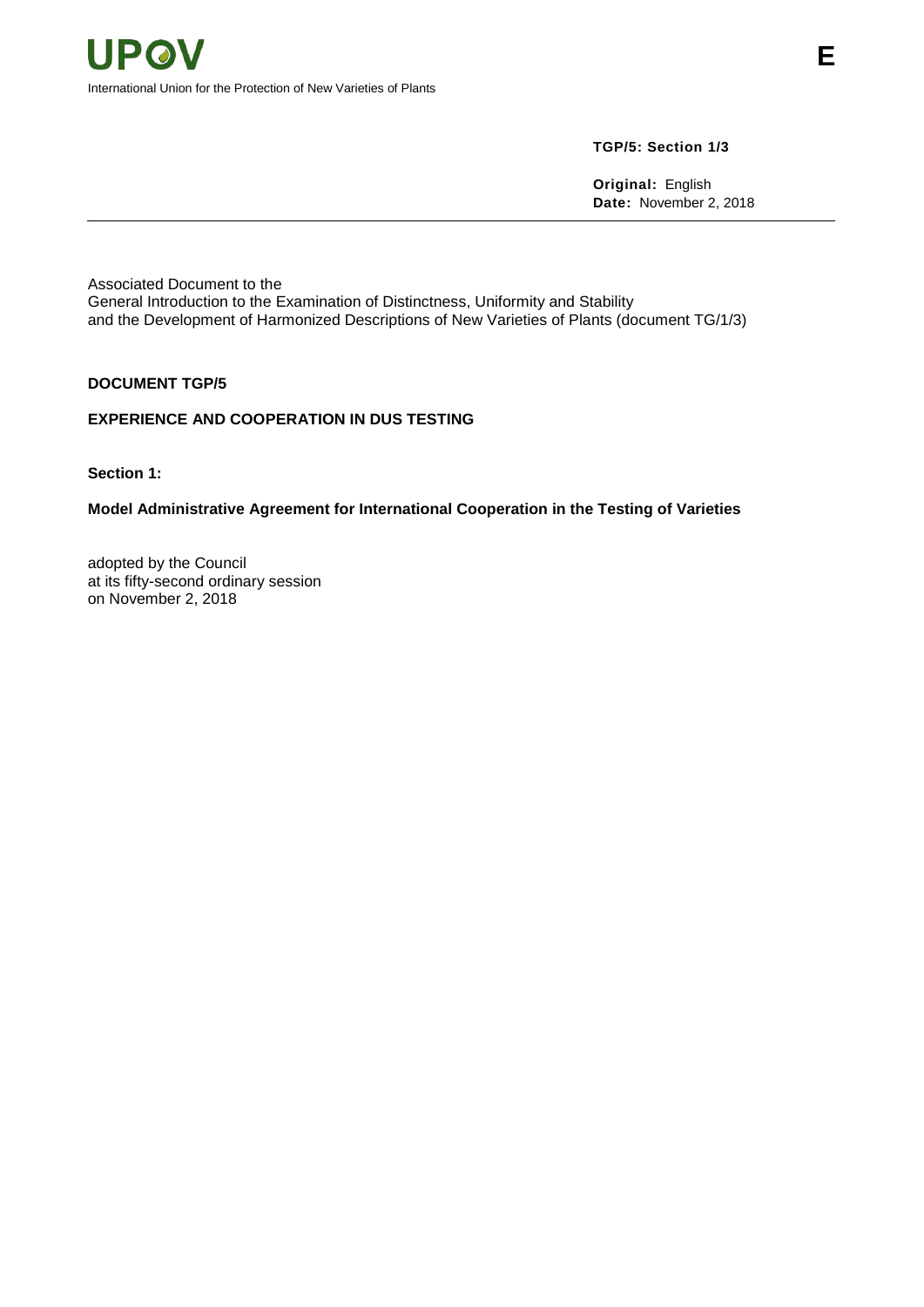## TGP/5: Section 1/3 page 2

# MODEL ADMINISTRATIVE AGREEMENT FOR INTERNATIONAL COOPERATION IN THE TESTING OF VARIETIES

- CONSCIOUS of the importance attaching to cooperation between the members of the International Union for the Protection of New Varieties of Plants (UPOV) in the examination of the distinctness, uniformity and stability (DUS) of the varieties that are the subject of an application for a breeder's right, as a means of optimizing the functioning of their plant variety protection systems,
- CONSIDERING that this Agreement must be conceived in such a way that it may also serve as the basis for cooperation in areas related to the protection of new plant varieties, in particular in the administration of the lists of varieties admitted to trade,
- CONSIDERING that the parties are also desirous to conclude comparable agreements with other members of the Union, and that it is therefore necessary to base those agreements on this Model Administrative Agreement for International Cooperation in the Testing of Varieties (Model Administrative Agreement),
- CONSIDERING that any agreement in this field must necessarily be reviewed, evaluated and adjusted periodically,

Party A

and

Party B

have agreed as follows: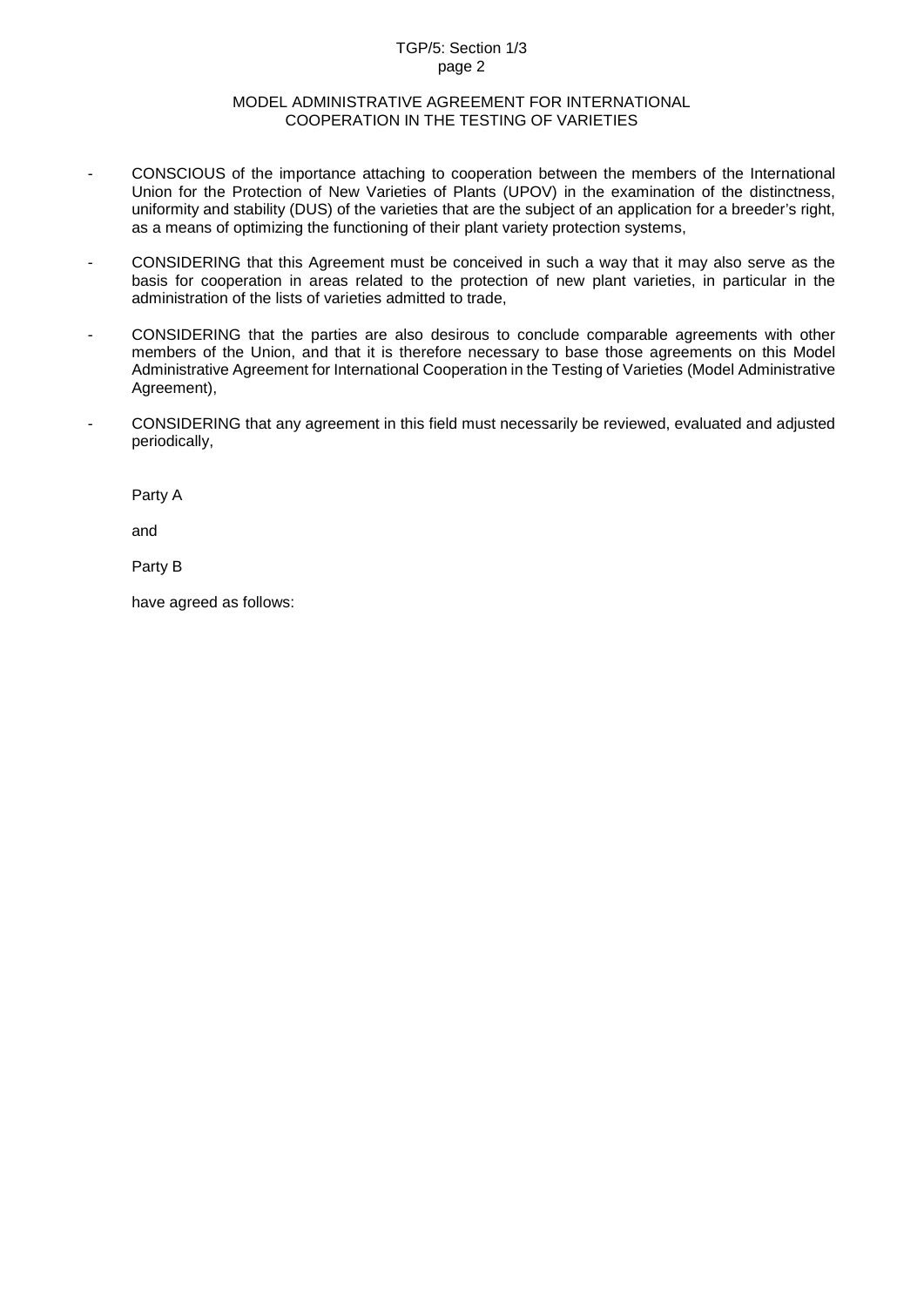## Article 1

(1) Authority A shall provide the following services to Authority B at the latter's request, in respect of the varieties which are the subject of an application for a breeder's right filed with Authority B in accordance with the International Convention for the Protection of New Varieties of Plants [,or for entry in […………….] (to be completed by the Authority as appropriate)<sup>[1](#page-2-0)</sup>]:

(i) for the genera and species whose list is given in  $\Delta n$ nex  $A.1$ , it shall undertake the examination for distinctness, uniformity and stability of the variety concerned;

(ii) for the genera and species whose list is given in Annex A.2 [or A.2/B.2], it shall undertake the part of the examination specified in the said Annex;

(iii) for the genera and species whose list is given in Annex A.3, it shall supervise the examination of the variety, where such examination is undertaken on its territory by the applicant[2,](#page-2-1) or by a third party on his behalf, and evaluate the results thereof.

(iv) for the genera and species whose list is given in  $\Delta$ nnex A.4 [or  $\Delta$ .4/B.4], it shall supply the results of the examination or supervision which it has undertaken or agreed to undertake on the basis of a prior application;

(2) Authority B shall, under the same conditions, provide the aforementioned services to Authority A, for the genera and species whose list is given in Annexes B.1, B.2 [or A.2/B.2], B.3 and B.4 [or A.4/B.4], respectively.

(3) The authorities may agree, on an *ad hoc* basis, to apply this Agreement to a variety from a genus or species not listed in the relevant Annex.

(4) For the purposes of this Agreement:

(i) "Executing Authority" means the Authority which provides one of the services specified in subparagraphs (i) to (iv) of paragraph (1) or the corresponding services in paragraph (2), above;

(ii) "Receiving Authority" means the Authority to which one of the aforementioned services is provided.

## Article 2

Where the Council of UPOV has adopted Guidelines for the Conduct of Tests for Distinctness, Uniformity and Stability ("Test Guidelines") for a genus or species covered by this Agreement, the examination shall be conducted according to those Test Guidelines. In the absence of such Test Guidelines the Authorities shall adopt the testing methods by mutual consent before this Agreement is applied to the genus or species in question.

## Article 3

(1) For each variety the Executing Authority shall submit to the Receiving Authority, as the case may be:

- (i) the reports relating to each testing period and a final examination report;
- (ii) the reports relating to the part of the examination entrusted to it;

(iii) the reports relating to the supervision of the examination undertaken by the applicant, or by a third party on his behalf, and to the evaluation of the results thereof, and a final examination report.

<span id="page-2-0"></span><sup>&</sup>lt;sup>1</sup> If appropriate, to insert the relevant term to cover an official register, for example, of varieties admitted to trade (e.g. National List, Official Catalogue etc.).

<span id="page-2-1"></span><sup>2</sup> The "applicant" should be the "breeder" according to the definition of "breeder" in Article 1(iv) of the 1991 Act of the UPOV Convention which is:

<sup>&</sup>quot;– the person who bred, or discovered and developed, a variety,

<sup>–</sup> the person who is the employer of the aforementioned person or who has commissioned the latter's work, where the laws of the relevant Contracting Party so provide, or

the successor in title of the first or second aforementioned person, as the case may be".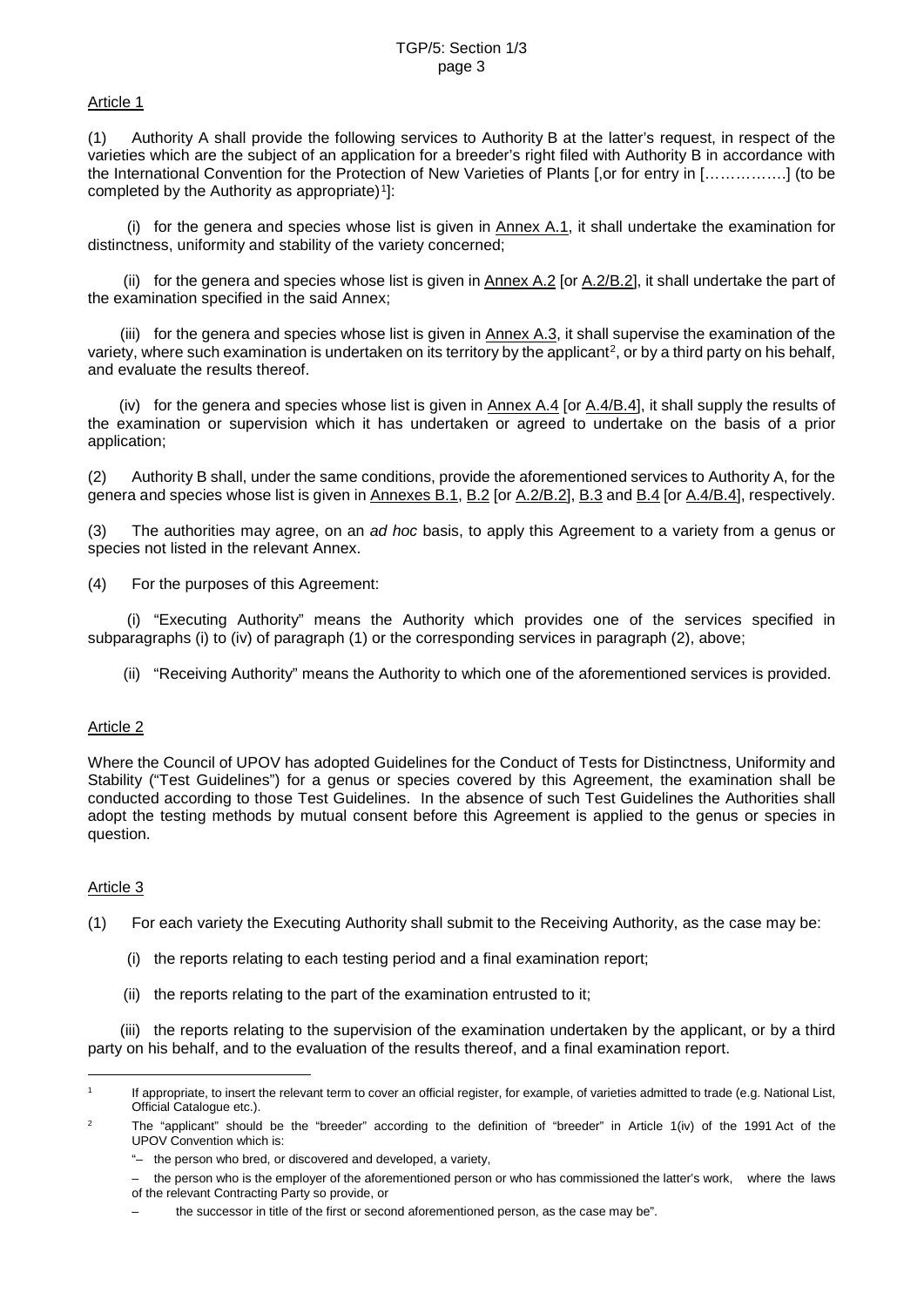## TGP/5: Section 1/3 page 4

(2) The final examination report shall detail the results of the examination concerning the characteristics of the variety and shall state the opinion of the Executing Authority on the distinctness, uniformity and stability of the variety. When those requirements are considered to be fulfilled or when the Receiving Authority asks for it, a description of the variety shall be added to the report.

(3) Reports and descriptions shall be written in [.…………] (language).

(4) Any emerging problems shall be notified immediately to the Receiving Authority.

(5) With respect to the distinctness, uniformity and stability criteria, the Receiving Authority shall decide on the application, in principle, on the basis of the final examination report, or with due regard being given to the partial reports of the Executing Authority. Where exceptional circumstances require it, the Receiving Authority may carry out supplementary tests and trials. If it chooses to do so, it shall inform the Executing Authority thereof.

# Article 4

(1) The Authorities shall take all necessary steps to safeguard the rights of the applicant.

(2) Except with the specific authorization of the Receiving Authority and the applicant, the Executing Authority shall refrain from passing on to a third person any material, including DNA, or molecular information, of the varieties for which testing has been requested.

- (3) Access to the documents and the test plots shall be given only to:
	- (i) the Receiving Authority, the applicant and any duly authorized person;

(ii) the necessary staff of the institution that carries out the testing and special experts called in who are bound to secrecy in public service. Those special experts shall have access to the formulae of hybrid varieties only if it is strictly necessary and if the applicant does not object.

This paragraph does not exclude general access to test plots by visitors, provided due regard is had to paragraph (1) above.

(4) If another authority is a Receiving Authority under a similar agreement, access may be granted in accordance with the rules applicable under that agreement.

## Article 5

Where, in the case of a service specified in Article 1(1)(iv) above, the prior application is rejected or withdrawn, the Authorities may agree on the continuation of the examination or supervision on behalf of the Receiving Authority.

## Article 6

Practical details arising out of this Agreement –regarding in particular the provisions relating to the considerations, application forms, technical questionnaires and requirements as to propagating material, testing methods, exchange of reference samples, exchange of molecular information, maintenance of reference collections and the presentation of the results– shall be specified in this Agreement or settled between the Authorities by correspondence.